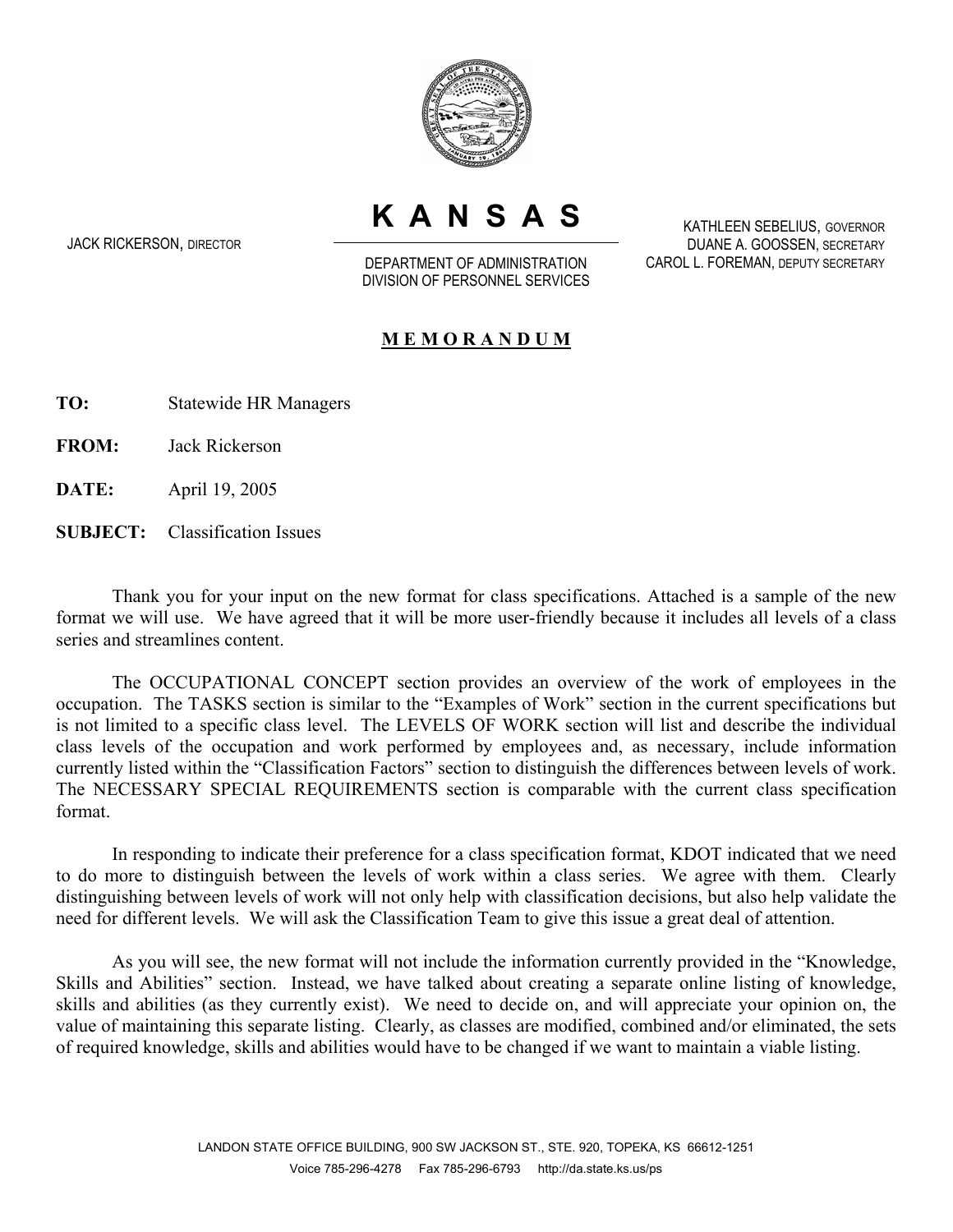Statewide HR Managers April 19, 2005 Page 2

Our question to you -- Is the value of what we would get out of such a listing would be worth the effort; will we really be using such listings, or will each agency be making individual decisions about required knowledge, skills and abilities, and be recording those decisions differently? We will appreciate you giving this some thought and advising Liz Wong at (785) 296-6895 or elizabeth.wong@da.state.ks.us no later than May 1 of your thoughts.

The Classification Team will soon be meeting to convert current job classes into the new format. In addition to asking that team to help with that conversion, we will be asking them to help determine what job classes should be studied during FY 2006 and, among those that should be studied, which should be given priority for funding through FY 2007 budget action (similar to that given to the direct care series for FY 2006). We will need to make decisions on FY 2007 budget proposals no later than the end of August. It would be helpful, as we plan for study actions in FY 2006, to hear from you about job classes that should be studied, including those that not require state budget action (i.e., those with costs that can be managed within an agency's or agencies' current budget(s)).

If you are not a member of the Classification Team, and want to be, please contact Ken Otte at (785) 296-4383 or ken.otte@da.state.ks.us. You should also contact Ken with your opinion(s) on what job classes should be studied. Again, we would like to hear from you no later than May 1 about what we should do with required knowledge, skills and abilities. Thanks.

Attachment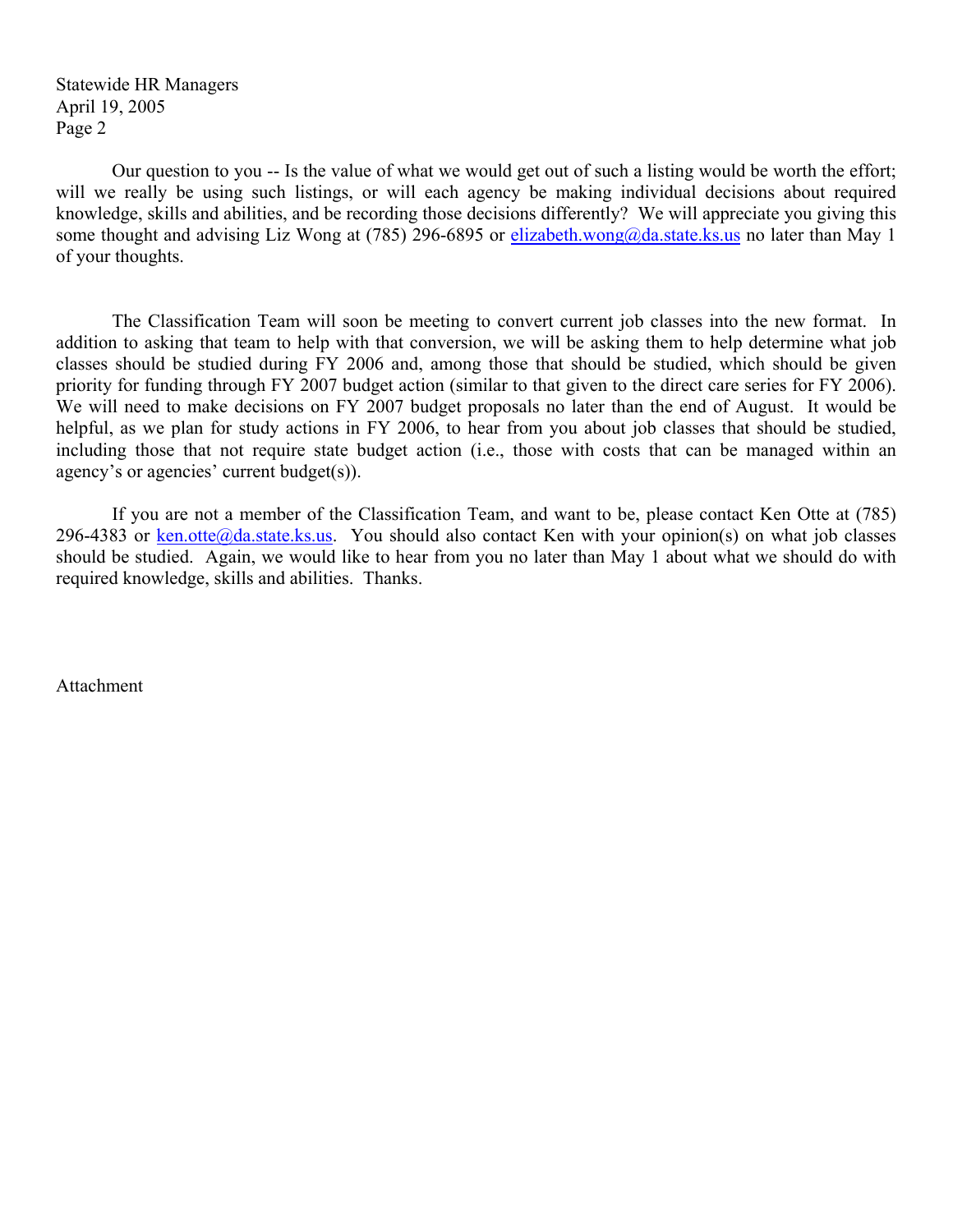# Equipment Planning

|                             |                                  |                  | <b>DEFAULT CODES</b> |
|-----------------------------|----------------------------------|------------------|----------------------|
| <b>Job Code</b>             | <b>Class Title</b>               | <b>Pav Grade</b> | FL SA<br>Supervisory |
|                             | Equipment Planning Technician I  | 29               |                      |
|                             | Equipment Planning Technician II |                  |                      |
|                             |                                  |                  |                      |
| <b>OCCUPATIONAL CONCEPT</b> |                                  |                  |                      |

Research, plan, design, coordinate, test, and monitor the installation, interface, and reconfiguration of voice systems, data communication networks, backbone networks, video networks, LANs, WANs, fiber optic systems, and premise distribution systems. Plans network modeling, analysis and planning. May be responsible to ensure 24/7 access to the network.

#### **TASKS**

- Analyze information to determine, recommend, and plan layout, including type of computers and peripheral equipment modifications.
- Design and implement network configurations, voice or data, architecture (including site locations and integration of technologies), and systems.
- Identify areas of operation that need upgraded equipment such as modems, security and encryption equipment, fiber optic cables, telephone systems and wiring.
- Analyze user needs and recommend appropriate hardware.
- Design and develop agency needs for voice communication, computer hardware, including fiber optic backbone and all supporting peripheral devices.
- Evaluate factors such as reporting formats required, cost constraints, and need for security restrictions to determine hardware and software configurations.
- Monitor functioning of equipment and make necessary modifications to ensure system operates in conformance with specifications.
- Store, retrieve, and manipulate data for analysis of system capabilities and requirements.
- Test and verify hardware, interfaces, and support peripherals to ensure specifications and requirements are met, analyzing and recording test data.
- Confers with vendors and equipment suppliers concerning the equipment requirements of the agency.
- Researches and develops planning documents for equipment acquisitions, installations, and upgrades.
- Reviews trends in agency use of data, video, and voice systems facilities and recommends expansions, reinforcements, reductions, discontinuation, upgrade or introduction of new or advance technology applications.

# **LEVELS OF WORK**

**Equipment Planning Technician I :** This is full performance work which involves planning and evaluating assigned components of an existing network system and making recommendations for resources required to maintain or expand service levels. Provides assistance in network planning, engineering, architecture, and the development of technical standards and interface applications for data, video, and voice communications at the intercity, local loop, and office level. Provides resolution for network problems. Supervision or leadership